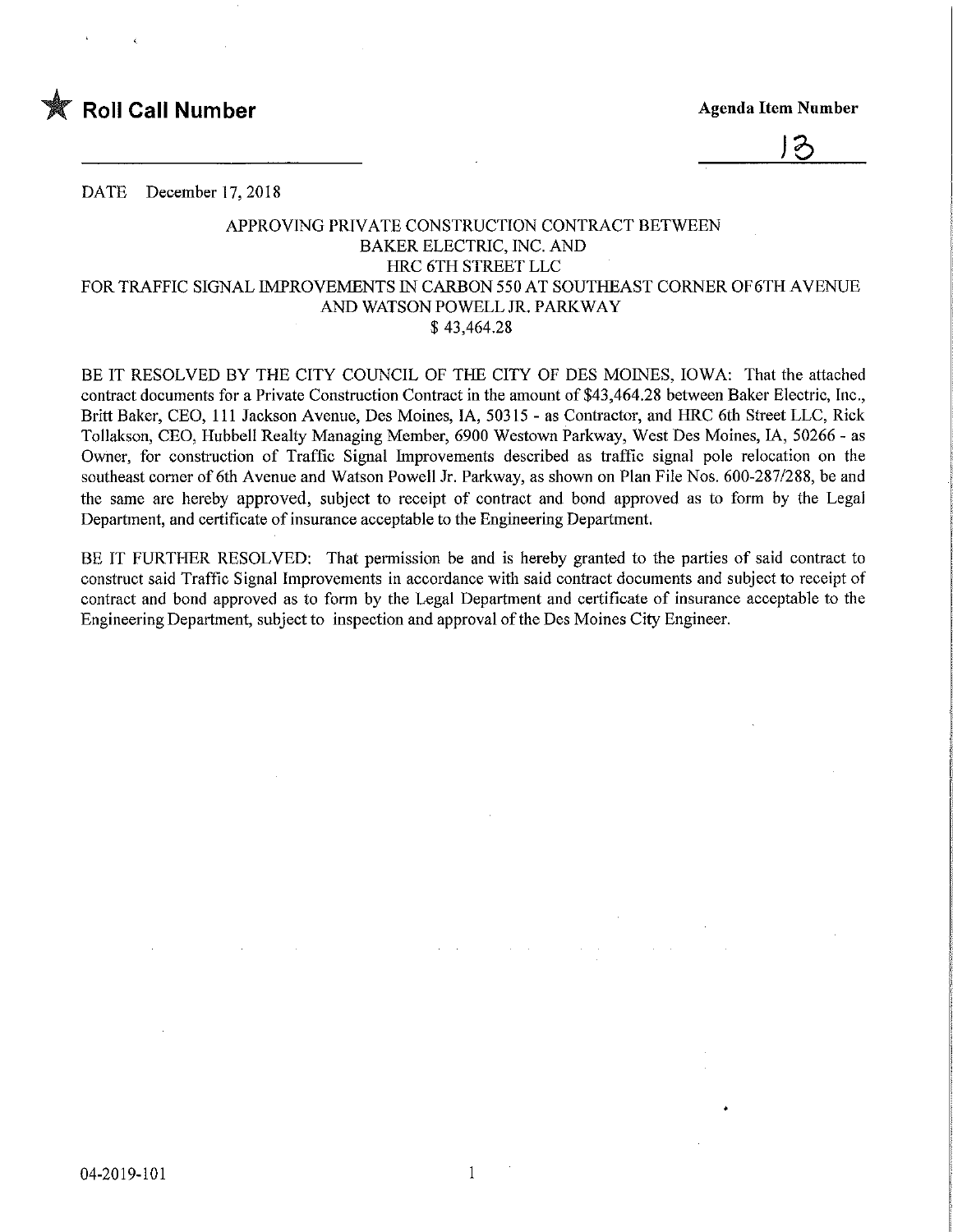Agenda Item Number



DATE December 17, 2018

Activity ID: 04-2019-101

Moved by

to adopt.

FORM APPROVED:

<u>Kothlaen Vanderpool</u> by ap

 $\mathfrak{Sh}^{\mathbb{N}}$ Kathleen Vanderpool  $\mathscr I$   $\mathscr J$ Deputy City Attorney

Funding Source: All project costs are to be paid by the Owner(s), HRC 6th Street LLC

and the contract of the contract of the contract of the contract of the contract of the contract of the contract of the contract of the contract of the contract of the contract of the contract of the contract of the contra

| <b>COUNCIL ACTION</b> | <b>YEAS</b> | <b>NAYS</b> | <b>PASS</b> | <b>ABSENT</b>   | I, Diane Rauh, City Clerk of said City Council, hereby<br>certify that at a meeting of the City Council, held on the |  |  |
|-----------------------|-------------|-------------|-------------|-----------------|----------------------------------------------------------------------------------------------------------------------|--|--|
| <b>COWNIE</b>         |             |             |             |                 |                                                                                                                      |  |  |
| <b>BOESEN</b>         |             |             |             |                 | above date, among other proceedings the above was                                                                    |  |  |
| <b>COLEMAN</b>        |             |             |             |                 | adopted.                                                                                                             |  |  |
| <b>GATTO</b>          |             |             |             |                 |                                                                                                                      |  |  |
| <b>GRAY</b>           |             |             |             |                 | IN WITNESS WHEREOF, I have hereunto set my hand                                                                      |  |  |
| <b>MANDELBAUM</b>     |             |             |             |                 | and affixed my seal the day and year first above written.                                                            |  |  |
| <b>WESTERGAARD</b>    |             |             |             |                 |                                                                                                                      |  |  |
| <b>TOTAL</b>          |             |             |             |                 |                                                                                                                      |  |  |
| <b>MOTION CARRIED</b> |             |             |             | <b>APPROVED</b> |                                                                                                                      |  |  |
|                       |             |             |             |                 |                                                                                                                      |  |  |
|                       |             |             |             |                 |                                                                                                                      |  |  |
|                       |             |             |             | Mayor           |                                                                                                                      |  |  |
|                       |             |             |             |                 | City Clerk                                                                                                           |  |  |